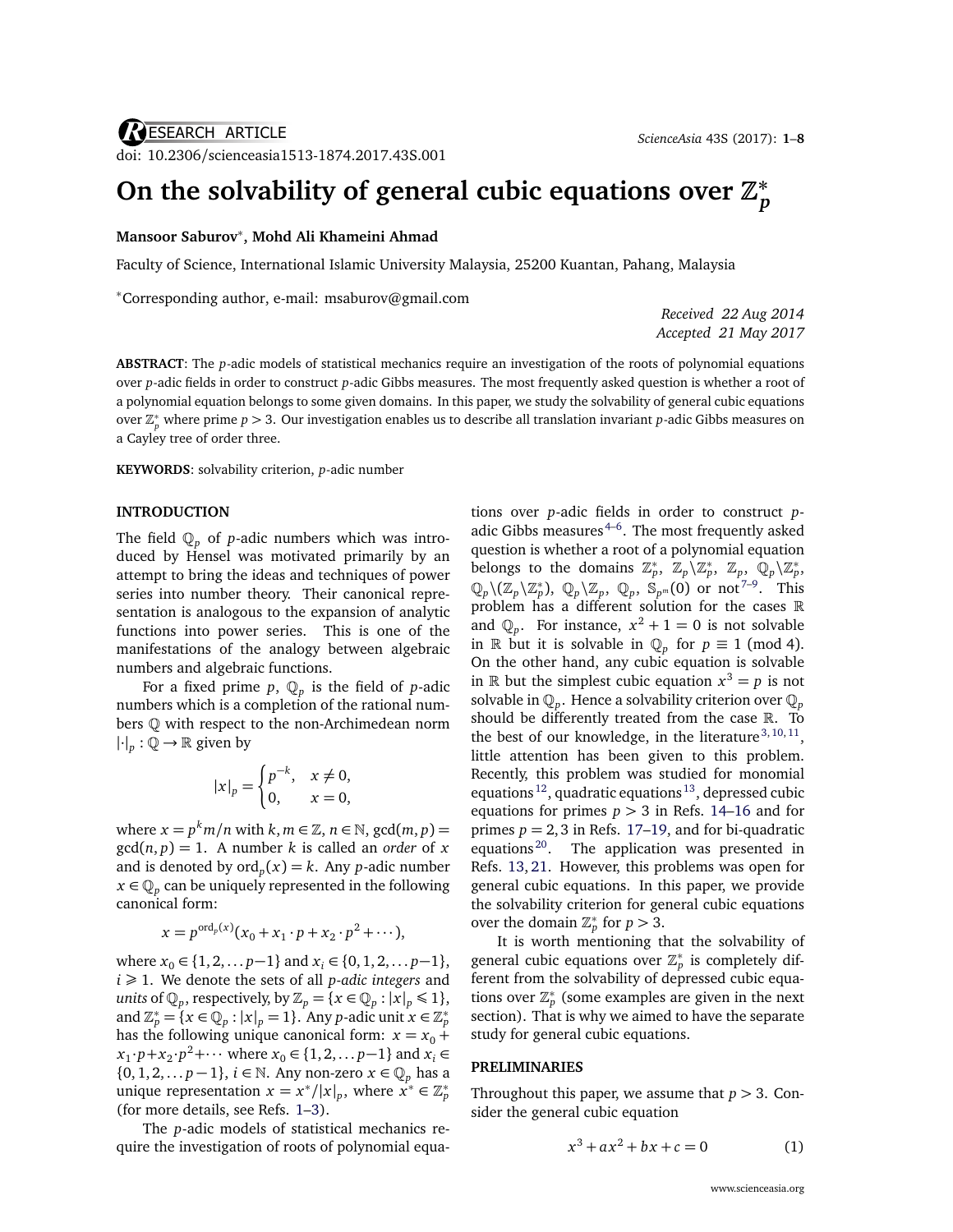where  $a, b, c \in \mathbb{Q}_p$ . Let  $a = a^*/|a|_p$ ,  $b = b^*/|b|_p$ ,  $c = c^* / |c|_p$  where  $a^* = a_0 + a_1 p + a_2 p^2 + \cdots, b^* =$  $b_0 + b_1 p + b_2 p^2 + \cdots$ ,  $c^* = c_0 + c_1 p + c_2 p^2 + \cdots$ , and  $a_0, b_0, c_0 \in \{1, 2, \ldots, p-1\}, a_i, b_i, c_i \in \{0, 1, \ldots, p-1\}$ 1},  $i \ge 1$ . The general cubic [\(1\)](#page-0-0) can be reduced to the depressed cubic equation

<span id="page-1-0"></span>
$$
w^3 + Aw = B \tag{2}
$$

where  $w = x + \frac{1}{3}a$ ,  $A = \frac{1}{3}(3b - a^2)$ , and  $B = \frac{1}{27}(-2a^3 +$  $9ab - 27c$ ). Let  $\Delta = a^2b^2 - 4b^3 - 4a^3c - 27c^2 +$  $18abc = -4A^3 - 27B^2$  be the discriminant of the general cubic [\(1\)](#page-0-0). At the same time, it is the discrim-inant of the depressed cubic [\(2\)](#page-1-0). Let  $A = A^* / |A|_p$ ,  $B = B^* / |B|_p$ , and  $\Delta = \Delta^* / |\Delta|_p$  whenever  $AB \Delta \neq 0$ , where  $\Delta^* = D_0 + D_1 p + D_2 p^2 + \cdots$ ,  $A^* = A_0 + A_1 p +$  $A_2 p^2 + \cdots$ ,  $B^* = B_0 + B_1 p + B_2 p^2 + \cdots$ , and  $A_0, B_0, D_0 \in$ {1, 2, . . . , *p* − 1},  $A_i$ ,  $B_i$ ,  $D_i$  ∈ {0, 1, . . . , *p* − 1},  $i \ge 1$ . The solvability of the general cubic [\(1\)](#page-0-0) over  $\mathbb{Q}_p$  is equivalent to the solvability of the depressed cubic [\(2\)](#page-1-0) over  $\mathbb{Q}_p$ . The depressed cubic equation has already been studied in Ref. [14.](#page-7-7) Hence we can give the solvability criterion of the general [\(1\)](#page-0-0) in terms of  $A, B \in \mathbb{Q}_p$ .

 $\mathcal{B} \in \mathbb{Q}_p.$  Recall that there exists  $^{12}$  $^{12}$  $^{12}$   $\sqrt{B}$  (respectively,  $\sqrt[3]{B}$ ) if and only if  $B_0^{(p-1)/2} \equiv 1 \pmod{p}$  (respectively,  $B_0^{(p-1)/(3,p-1)} \equiv 1 \pmod{p}$  and  $\log_p |B|_p$  is divisible by 2 (respectively by 3). We shall use the nota-<br>tion  $\frac{1}{2}$  (negatively  $\frac{1}{2}$ ) whenever these evitation  $\exists \sqrt{B}$  (respectively,  $\exists \sqrt[3]{B}$ ) whenever there exists  $\overline{B}$  (respectively,  $\sqrt[3]{B}$ ). We set *D*<sub>0</sub> ≡ −4*A*<sub>0</sub><sup>3</sup> − 27*B*<sub>0</sub><sup>2</sup>  $\pmod{p}$  and  $u_{n+3} = B_0 u_n - A_0 u_{n+1}$  with  $u_1 = 0$ ,  $u_2 = -A_0$ , and  $u_3 = B_0$  for  $n = \overline{1, p-3}$ .

We define the set  $\Phi = \Phi_1 \cup \Phi_2 \cup \Phi_3$  where

$$
\Phi_1 = \left\{ (A, B) \in \mathbb{Q}_p \times \mathbb{Q}_p : |A|_p^3 < |B|_p^2, \exists \sqrt[3]{B} \right\}
$$
\n
$$
\Phi_2 = \left\{ (A, B) \in \mathbb{Q}_p \times \mathbb{Q}_p : |A|_p^3 = |B|_p^2, \quad D_0 u_{p-2}^2 \not\equiv 9A_0^2 \pmod{p} \right\}
$$
\n
$$
\Phi_3 = \left\{ (A, B) \in \mathbb{Q}_p \times \mathbb{Q}_p : |A|_p^3 > |B|_p^2 \right\}.
$$

The set  $\Phi \subset \mathbb{Q}_p \times \mathbb{Q}_p$  is the solvability domain of the depressed cubic [\(2\)](#page-1-0) over  $\mathbb{Q}_p$  <sup>[14](#page-7-7)</sup>. It is clear that the set *Φ* is also the solvability domain of the general cubic [\(1\)](#page-0-0) over  $\mathbb{Q}_p$ . However, the solvability of the general cubic [\(1\)](#page-0-0) over  $\mathbb{Z}_p^*$  is completely different from the solvability of the depressed cubic [\(2\)](#page-1-0) over  $\mathbb{Z}_p^*$ .

**Example 1** Let  $p = 5$ . We consider the general cubic equation  $x^3 + x^2 - 1 = 0$ . If we choose the substitution  $w = x + \frac{1}{3}$  then we obtain the depressed cubic equation  $w^3 - \frac{1}{3}w = \frac{25}{27}$ . Since  $\frac{1}{25} = |\frac{25}{27}|_5 <$  $|\frac{1}{3}|_5 = 1$  and there does not exist  $1/\sqrt{3}$  in  $\mathbb{Q}_5$ , the above depressed cubic equation has a unique solution  $\bar{w}$  which belongs in  $\mathbb{Z}_5 \backslash \mathbb{Z}_5^{*}$  <sup>[14,](#page-7-7) [16](#page-7-8)</sup>. This means that this depressed cubic equation is not solvable in  $\mathbb{Z}_5^*$ . However, the given general cubic equation has a root  $\bar{x} = \bar{w} - \frac{1}{3}$  in which  $|\bar{x}|_5 = 1$  or equivalently  $\bar{x} \in \mathbb{Z}_p^*$ . This means that the given general cubic equation is solvable in  $\mathbb{Z}_5^*$ .

**Example 2** Let  $p = 7$ . We consider the general cubic equation  $x^3+3x^2+\frac{1}{2}x+7=0$ . If we choose the substitution  $w = x + 1$  then we obtain the depressed cubic equation  $w^3 - \frac{5}{2}w = -\frac{17}{2}$ . Since  $|\Delta|_7 < |\frac{5}{2}|_7 =$ cubic equation  $w - \frac{1}{2}w = -\frac{1}{2}$ . Since  $|\Delta|_7 < |\frac{1}{2}|_7 = |\frac{1}{2}|_7 = |\frac{1}{2}|_7 = 1$  and there does not exist  $\sqrt{\Delta}$ , the above depressed cubic equation has a unique root  $\bar{w}$  ∈  $\mathbb{Z}_7^*$  such that  $\bar{w} \equiv 1 \pmod{7}$ . However, the given general equation has a unique root  $\bar{x} = \bar{w} - 1$  which belongs to  $\mathbb{Z}_7\backslash\mathbb{Z}_7^*$ . This means that the given general cubic equation is not solvable in  $\mathbb{Z}_7^*$ .

These two examples show that we have to study the solvability of the general cubic [\(1\)](#page-0-0) over  $\mathbb{Z}_p^*$ separately.

We review some auxiliary results. Consider the following depressed cubic equation in the field  $\mathbb{F}_p$ (where  $\mathbb{F}_p = \{\bar{0}, \bar{1}, \ldots, \bar{p-1}\}\$ :

<span id="page-1-1"></span>
$$
w^3 + \bar{A}w = \bar{B} \tag{3}
$$

where  $\bar{A}, \bar{B} \in \mathbb{F}_p$ .

<span id="page-1-3"></span>**Proposition 1 (Ref. [14\)](#page-7-7)** *Let p >* 3 *be a prime number and*  $\bar{A}$ ,  $\bar{B} \in \mathbb{F}_p$  *with*  $\bar{A}\bar{B} \neq \bar{0}$ *. Let*  $\bar{D} = -4\bar{A}^3 - 27\bar{B}^2$  $\lim_{n \to \infty} u_{n+3} = \bar{B}u_n - \bar{A}u_{n+1}$  for  $n \in \mathbb{N}$  with  $u_1 = \bar{0}$ ,  $u_2 =$  $-\bar{A}$ ,  $u_3 = \bar{B}$ . If  $N_{\mathbb{F}_p} (w^3 + \bar{A}w - \bar{B})$  is the number of the *roots of* [\(3\)](#page-1-1) *then the following holds true:*

$$
N_{\mathbb{F}_p}(w^3 + \bar{A}w - \bar{B}) = \begin{cases} 3, & \bar{D}u_{p-2}^2 = \bar{0}, \\ 0, & \bar{D}u_{p-2}^2 = 9\bar{A}^2, \\ 1, & \bar{D}u_{p-2}^2 \neq \bar{0}, 9\bar{A}^2 \end{cases}
$$

<span id="page-1-2"></span>**Proposition 2 (Ref. [14\)](#page-7-7)** *Let p >* 3 *be a prime num* $b$ er with  $\bar{A}$ , $\bar{B} \in \mathbb{F}_p$ ,  $\bar{A}\bar{B} \neq \bar{0}$ . Let  $\bar{D} = -4\bar{A}^3 - 27\bar{B}^2$  $and u_{n+3} = Bu_{n} - \bar{A}u_{n+1}$  *with*  $\bar{D}u_{p-2}^2 \neq 9\bar{A}^2$ ,  $u_1 = \bar{0}$ ,  $u_2 = -\bar{A}, u_3 = \bar{B}.$ 

- $I$  *Let*  $\bar{D}u_{p-2}^2 = \bar{0}$ *. Then the following statements hold true.*
	- I.1 *Eq.* [\(3\)](#page-1-1) *has* 3 *distinct solutions in* F*<sup>p</sup> if and only if*  $\bar{D} \neq \bar{0}$ *. Moreover,*  $3\bar{w}^2 + \bar{A} \neq 0$  *for any root w.* ¯
	- I.2 *Eq.* [\(3\)](#page-1-1) *has* 2 *distinct solutions in*  $\mathbb{F}_p$  *while one of them is of multiplicity* 2 *if and only if*  $\bar{D} = \bar{0}$ . If  $\bar{w}_1$ ,  $\bar{w}_2$  are 2 distinct solutions while *if*  $\bar{w}_1$  is a multiple solution then  $\bar{w}_1 = 3\bar{B}/2\bar{A}$ ,  $\bar{w}_2 = -3\bar{B}/\bar{A}$ ,  $3\bar{w}_2^2 + \bar{A} \neq \bar{0}$ .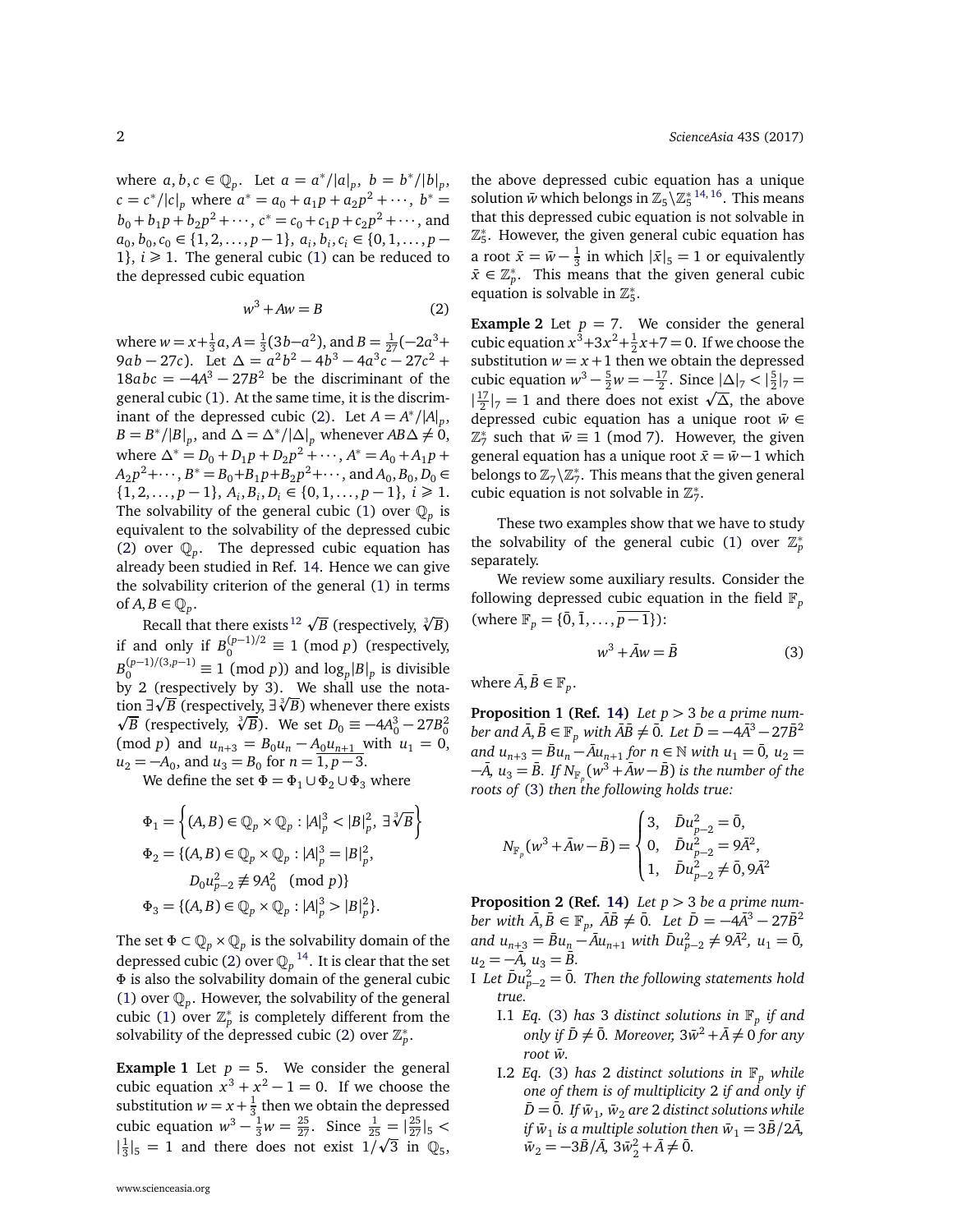*ScienceAsia* [43S \(2017\)](http://www.scienceasia.org/2017.html) 3

- I.3 *Eq.* [\(3\)](#page-1-1) *does not have any solution of multiplicity* 3*.*
- $\text{II}$  *Let*  $\bar{D}u_{p-2}^2 ≠ \bar{0}$ *, 9* $\bar{A}^2$ *. If*  $\bar{w}$  *is a solution of* [\(3\)](#page-1-1) *then*  $3\bar{w}^2 + \bar{A} \neq 0.$

**Remark 1** From [Proposition 2](#page-1-2) one may conclude that under the assumption of [Proposition 2,](#page-1-2) there always exists at least one solution  $\bar{w}$  of [\(3\)](#page-1-1) such that  $3\bar{w}^2 + \bar{A} \neq \bar{0}.$ 

Let  $\mathcal{S} = \{|a|_p, |b|_p, |c|_p\}$  and  $\max(\mathcal{S}) =$  $max{ |a|_p, |b|_p, |c|_p}$ }. We define the set  $M(\mathscr{S}) = \{s \in \mathscr{S} : s = \max(\mathscr{S})\},\$ and  $|M(\mathscr{S})|$ is the number of elements of the set  $M(\mathcal{S})$ .

<span id="page-2-0"></span>**Proposition 3** *Let p be any prime. Suppose the* general cubic [\(1\)](#page-0-0) is solvable in  $\mathbb{Z}_p^*$  where  $a, b, c \in \mathbb{Q}_p$ . *Then the following statements hold true:* (i) *if*  $|M(\mathcal{S})| = 1$  *then* max $(\mathcal{S}) = 1$ *;* 

(ii) *if*  $|M(\mathcal{S})| \geq 2$  *then* max $(\mathcal{S}) \geq 1$ *.* 

*Proof*: Let the general cubic [\(1\)](#page-0-0) be solvable in  $\mathbb{Z}_p^*$ . One can obtain

$$
|a|_p = |ax^2|_p = |x^3 + bx + c| \le \max\{1, |b|_p, |c|_p\},
$$
  
\n
$$
|b|_p = |bx|_p = |x^3 + ax^2 + c| \le \max\{1, |a|_p, |c|_p\},
$$
  
\n
$$
|c|_p = |x^3 + ax^2 + bx| \le \max\{1, |a|_p, |b|_p\},
$$
  
\n
$$
1 = |x^3|_p = |ax^2 + bx + c| \le \max\{|a|_p, |b|_p, |c|_p\}.
$$

Thus if  $|M(\mathcal{S})| = 1$  then  $|a|_p \neq |b|_p \neq |c|_p$  with  $\max\{|a|_p, |b|_p, |c|_p\} = 1$  or  $|a|_p = |b|_p < |c|_p = 1$ or  $|a|_p = |c|_p < |b|_p = 1$  or  $|b|_p = |c|_p < |a|_p = 1$ , if  $|M(\mathcal{S})| = 2$  then  $|a|_p < |b|_p = |c|_p$  with  $|b|_p =$  $|c|_p \ge 1$  or  $|b|_p < |a|_p = |c|_p$  with  $|a|_p = |c|_p \ge 1$  or  $|c|_p < |a|_p = |b|_p$  with  $|a|_p = |b|_p \ge 1$ , if  $|M(\mathcal{S})| = 3$ then  $|a|_p = |b|_p = |c|_p \ge 1$ .

This proposition gives necessary conditions for the solvability of the general cubic equation over  $\mathbb{Z}_p^*$ . To obtain the solvability criterion, we need Hensel's lifting lemma.

**Lemma 1 (Hensel's lemma [1](#page-6-0) )** *Let f be a polynomial whose coefficients are p-adic integers. Let θ be a* p-adic integer such that for some  $i \ge 0$  we have  $f(\theta) \equiv 0 \pmod{p^{2i+1}}$ ,  $f'(\theta) \equiv 0 \pmod{p^i}$ ,  $f'(\theta) \not\equiv$ 0 (mod *p i*+1 )*. Then f has a unique p-adic integer root*  $x_0$  *which satisfies*  $x_0 \equiv \theta \pmod{p^{i+1}}$ .

## **SOLVABILITY CRITERION OVER Z ∗** *p*

We introduce some notation. Let  $\delta_1 = b^2 - 4ac$ ,  $\delta_2 = a^2 - 4b, \ \delta_3 = -2a^3 - 27c, \ A = \frac{1}{3}(3b - a^2),$  $B = \frac{1}{27}(-2a^3 + 9ab - 27c)$ , and  $\Delta = a^2b^2 - 4a^3c 4b^3 - 27c^2 + 18abc = -4A^3 - 27B^2$ . We set  $D_0 \equiv$  $-4A_0^3 - 27B_0^2$  (mod *p*) and  $u_{n+3} = B_0 u_n - A_0 u_{n+1}$  with  $u_1 = 0$ ,  $u_2 = -A_0$ , and  $u_3 = B_0$  for  $n = \overline{1, p-3}$ .

**Theorem 1** *Let*  $p > 3$  *and*  $|M(S)| = 1$ *. Then the general cubic* [\(1\)](#page-0-0) *is solvable in* Z ∗ *p if and only if one of the following conditions holds true:*

I.  $|a|_p = 1$ ,  $|b|_p < 1$ ,  $|c|_p < 1$ ; II.  $|b|_p = 1$ ,  $|a|_p < 1$ ,  $|c|_p < 1$  *and* ∃√−*b*; p III.  $|c|_p = 1$ ,  $|a|_p < 1$ ,  $|c|_p < 1$  and  $\exists \sqrt[n]{-c}$ .<br>III.  $|c|_p = 1$ ,  $|a|_p < 1$ ,  $|b|_p < 1$ , and  $\exists \sqrt[3]{-c}$ .

*Proof*: Let  $|M(S)| = 1$ . From [Proposition 3,](#page-2-0) if the general cubic [\(1\)](#page-0-0) is solvable in  $\mathbb{Z}_p^*$  then max $(\mathcal{S}) = 1$ . It means that we have one of the following conditions:  $|a|_p \neq |b|_p \neq |c|_p$  with  $\max\{|a|_p, |b|_p, |c|_p\}$ 1; or  $|a|_p = |b|_p < |c|_p = 1$ ; or  $|a|_p = |c|_p < |b|_p = 1$ ; or  $|b|_p = |c|_p < |a|_p = 1$ . We shall study these case by case. Suppose that  $f_{a,b,c}(x) = x^3 + ax^2 + bx + c$ .

Case I. Let  $|a|_p = 1$ . We want to show that the cubic [\(1\)](#page-0-0) has a solution in  $\mathbb{Z}_p^*$ . Let us choose  $\bar{x} = -a_0$ . We then obtain  $f_{a,b,c}(\bar{x}) \equiv \bar{x}^3 + a_0 \bar{x}^2 \equiv 0$ 0 (mod *p*) and  $f'_{a,b,c}(\bar{x}) \equiv 3\bar{x}^2 + 2a_0\bar{x} \equiv a_0^2 \not\equiv 0$ (mod *p*). According to Hensel's lemma, there exists  $x \in \mathbb{Z}_p$  such that  $f_{a,b,c}(x) = 0$  and  $x \equiv \bar{x} \pmod{p}$ . Since  $\bar{x} \not\equiv 0 \pmod{p}$ , we have that  $x \in \mathbb{Z}_p^*$ .

Case II. Let  $|b|_p = 1$ . We want to show that the general cubic [\(1\)](#page-0-0) is solvable in  $\mathbb{Z}_p^*$  if and only if ∃√—*b*.

If part. Let  $x \in \mathbb{Z}_p^*$  be a solution of the general cubic [\(1\)](#page-0-0). Then we obtain  $x_0^3 + b_0 x_0 \equiv x_0(x_0^2 + b_0) \equiv$  $x_0^2 + b_0 \equiv 0 \pmod{p}$ . It means that  $(-b_0)^{(p-1)/2} \equiv 1$  $x_0^2 + b_0 = 0$  (mod *p*). It mean<br>(mod *p*) or there exists  $\sqrt{-b}$ .

Only if part. Let  $\exists \sqrt{-b}$ . Let us choose  $\bar{x}$  such that  $\bar{x}^2 + b_0 \equiv 0 \pmod{p}$ . We then obtain  $f_{a,b,c}(\bar{x}) \equiv 0$  $(\bar{x}^2 + b_0) \equiv 0 \pmod{p}$  and  $f'_{a,b,c}(\bar{x}) \equiv 3\bar{x}^2 + b_0 \equiv 0$  $-2b_0 \not\equiv 0 \pmod{p}$ . From Hensel's lemma, there exists  $x \in \mathbb{Z}_p$  such that  $f_{a,b,c}(x) = 0$  and  $x \equiv \bar{x}$ (mod *p*). Since  $\bar{x} \not\equiv 0 \pmod{p}$ , we have that  $x \in \mathbb{Z}_p^*$ .

Case III. Let  $|c|_p = 1$ . We want to show that the general cubic [\(1\)](#page-0-0) is solvable in  $\mathbb{Z}_p^*$  if and only if genera<br>∃∛—*c*.

If part. Let  $x \in \mathbb{Z}_p^*$  be a solution of the general cubic [\(1\)](#page-0-0). Then  $x_0^3 + c_0 \equiv 0 \pmod{p}$ . It means that  $(-c_0)^{(p-1)/(3,p-1)} \equiv 0 \pmod{p}$  or equivalently there exists  $\sqrt[3]{-c}$ .

ts *∢−c.*<br>Only if part. Let ∃*∛−c*. Let us choose *x* such that  $\bar{x}^3 + c_0 \equiv 0 \pmod{p}$ . We then obtain *f*<sub>a,*b*,*c*</sub>( $\bar{x}$ ) ≡  $\bar{x}^3 + c_0$  ≡ 0 (mod *p*) and  $f'_{a,b,c}(\bar{x})$  ≡ 3 $\bar{x}^2$  ≢ 0 (mod *p*). Again, from Hensel's lemma, there exists  $x \in \mathbb{Z}_p$  such that  $f_{a,b,c}(x) = 0$  and  $x \equiv \bar{x}$ (mod *p*). Since  $\bar{x} \not\equiv 0 \pmod{p}$ , we have that  $x \in$ Z ∗ *p* .  $\Box$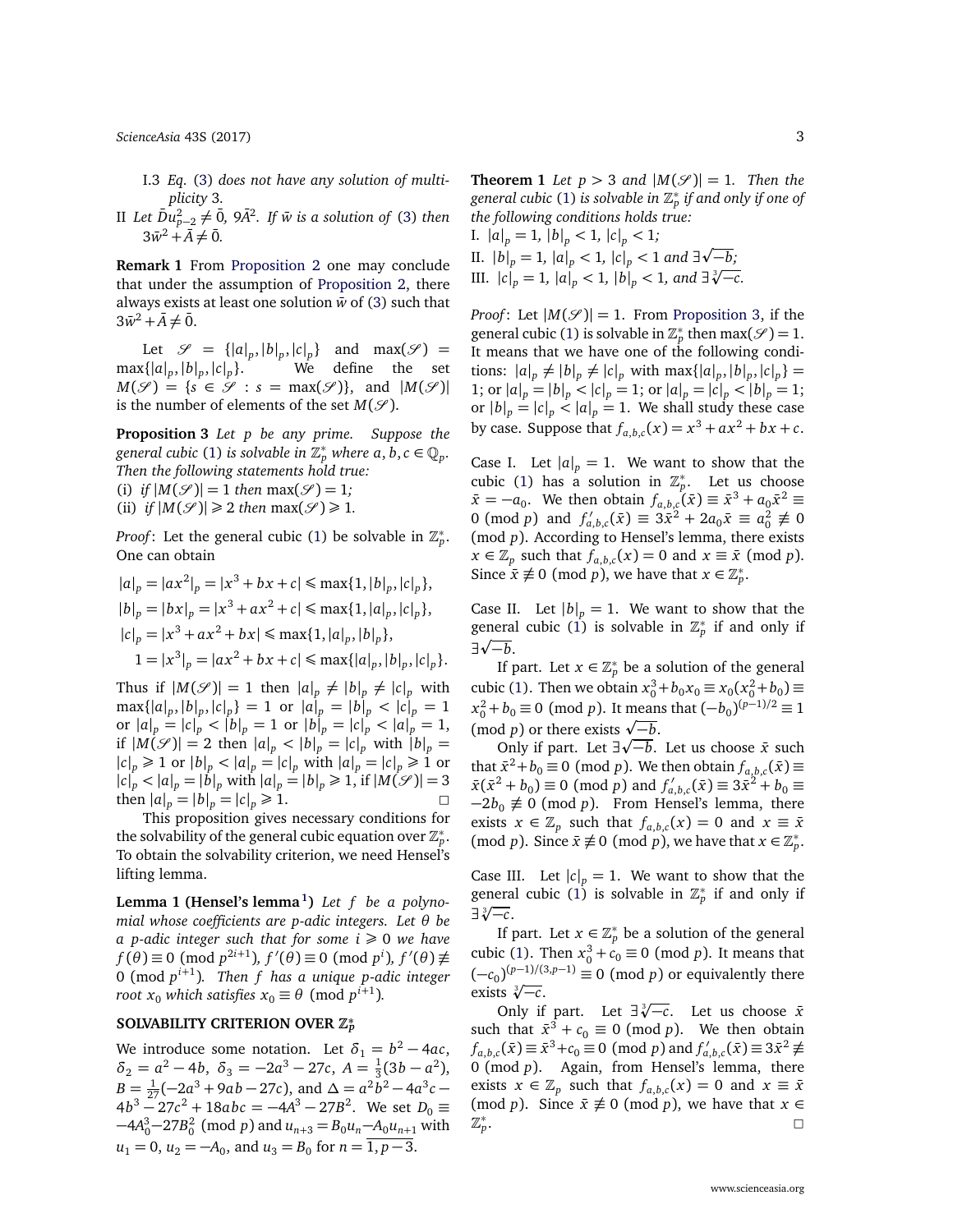**Theorem 2** *Let*  $p > 3$  *and*  $|M(S)| = 2$ *. Then the general cubic* [\(1\)](#page-0-0) *is solvable in* Z ∗ *p if and only if one of the following conditions holds true:*

I.  $|a|_p < |b|_p = |c|_p, |b|_p = |c|_p > 1;$ 1.  $|d|_p < |d|_p = |c|_p, |d|_p = |c|_p > 1$ ;<br>
II.  $|b|_p < |a|_p = |c|_p, |a|_p = |c|_p > 1$ , ∃√−ac; III.  $|c|_p < |a|_p = |b|_p, |a|_p = |b|_p > 1;$ IV.  $|a|_p < |b|_p = |c|_p = 1$ ,  $D_0 u_{p-2}^2 \not\equiv 9b_0^2 \pmod{p}$ ; V.  $|b|_p < |a|_p = |c|_p = 1$ , and  $(i)$   $|\delta_3|_p^2 < 1$ , or (ii)  $|\delta_3|_p = 1$ ,  $D_0 u_{p-2}^2 \not\equiv a_0^4 \pmod{p}$ ;  $\|V\|$ *.*  $|c|_p < |a|_p = |b|_p = 1$ *, and* (i)  $|c|_p < |\delta_2|_p$ ,  $\exists \sqrt{\delta_2}$ , or (ii)  $|c|_p = |\delta_2|_p$ ,  $\exists \sqrt{\Delta}$ , or (iii)  $|c|_p > |\delta_2|_p$ ,  $\exists \sqrt{2ac}$ .

*Proof*: Let  $|M(S)| = 2$ . From [Proposition 3,](#page-2-0) if the general cubic [\(1\)](#page-0-0) is solvable in  $\mathbb{Z}_p^*$  then  $\max(\mathcal{S})$   $\geq$ 1. It means that we have one of the following conditions:  $|a|_p < |b|_p = |c|_p$  with  $|b|_p = |c|_p \ge 1$ , or  $|b|_p < |a|_p = |c|_p$  with  $|a|_p = |c|_p \ge 1$ , or  $|c|_p <$  $|a|_p = |b|_p$  with  $|a|_p = |b|_p \ge 1$ .

Case I. Let  $|a|_p < |b|_p = |c|_p$ ,  $|b|_p = |c|_p > 1$ . We want to show that the general cubic [\(1\)](#page-0-0) is solvable in  $\mathbb{Z}_p^*$ . Since  $|b|_p = |c|_p = p^k$  for some  $k \ge 1$ , it is clear that the solvability of the following two cubic equations  $x^3 + ax^2 + bx + c = 0$  and  $p^k x^3 + c$  $p^k a x + b^* x + c^* = 0$  are equivalent. Moreover, any solution of the first cubic equation is a solution of the second one and vice versa. On the other hand, the second cubic equation is suitable for applying Hensel's lemma to. Let us choose  $\bar{x}$  such that  $b_0\bar{x}$  +  $c_0 \equiv 0 \pmod{p}$ . Let  $g_{b,c}(x) = p^k x^3 + p^k a x + b^* x + c$  $c^*$ . We have  $g_{b,c}(\bar{x}) \equiv b_0 \bar{x} + c_0 \equiv 0 \pmod{p}$  and *g* 0  $b_{b,c}(\bar{x}) \equiv b_0 \not\equiv 0 \pmod{p}$ . From Hensel's lemma, there exists  $x \in \mathbb{Z}_p$  such that  $g_{b,c}(x) = 0$  and  $x \equiv \bar{x}$ (mod *p*). Since  $\bar{x} \neq 0$  (mod *p*), we have  $x \in \mathbb{Z}_p^*$ .

Case II. Let  $|b|_p < |a|_p = |c|_p$ ,  $|a|_p = |c|_p > 1$ . We want to show that the general cubic [\(1\)](#page-0-0) is solvable want to show that the general cubic (1) is solvable<br>in  $\mathbb{Z}_p^*$  if and only if there exists  $\sqrt{-ac}$ . Since  $|a|_p = |c|_p = p^k$  for some  $k \ge 1$ , it is clear that the solvability of  $x^3 + ax^2 + bx + c = 0$  and  $p^k x^3 + a^* x^2 + c$  $p^k bx + c^* = 0$  are equivalent and, moreover, any solution of the first cubic equation is a solution of the second one and vice versa. On the other hand, the second cubic equation is suitable to apply Hensel's lemma to.

If part. Let  $x \in \mathbb{Z}_p^*$  be a solution of the general cubic [\(1\)](#page-0-0). Then we have that  $a_0x_0^2 + c_0 \equiv 0 \pmod{p}$ . It means that  $(-a_0c_0)^{(p-1)/2} \equiv 1 \pmod{p}$  or, equiv-It means that  $(-a_0c_0)^{(p-1)}$ <br>alently, there exists  $\sqrt{-ac}$ .

Only if part. We assume that there exists  $\sqrt{-a c}$ . Let us choose  $\bar{x}$  such that  $a_0 \bar{x}^2 + c_0 \equiv 0 \pmod{p}$ . Suppose that  $g_{a,c}(x) = p^k x^3 + a^* x + p^k bx + c^*$ . We then obtain  $g_{a,c}(\bar{x}) \equiv a_0 \bar{x}^2 + c_0 \equiv 0 \pmod{p}$  and *g* 0  $a_{a,c}$ <sup>'</sup> $(\bar{x})$  ≡ 2*a*<sub>0</sub> $\bar{x}$   $\not\equiv$  0 (mod *p*). According to Hensel's lemma, there exists  $x \in \mathbb{Z}_p$  such that  $g_{a,c}(x) = 0$  and  $x \equiv \bar{x} \pmod{p}$ . Since  $\bar{x} \not\equiv 0 \pmod{p}$ , we have that  $x \in \mathbb{Z}_p^*$ .

Case III. Let  $|c|_p < |a|_p = |b|_p$ ,  $|b|_p = |c|_p > 1$ . We want to show that the general cubic [\(1\)](#page-0-0) is solvable in  $\mathbb{Z}_p^*$ . Since  $|a|_p = |b|_p = p^k$  for some  $k \ge 1$ , it is clear that the solvability of  $x^3 + ax^2 + bx + c = 0$ and  $p^k x^3 + a^* x^2 + b^* x + p^k c = 0$  are equivalent and, moreover, any solution of the first cubic equation is a solution of the second one and vice versa. On the other hand, the second cubic equation is suitable to apply Hensel's lemma to.

Let us choose  $\bar{x}$  such that  $a_0\bar{x} + b_0 \equiv 0 \pmod{p}$ . Suppose that  $g_{a,b}(x) = p^k x^3 + a^* x^2 + b^* x + p^k c$ . We then have  $g_{a,b}(\bar{x}) \equiv \bar{x}(a_0 \bar{x} + b_0) \equiv 0 \pmod{p}$ and  $g'$  $a_{a,b}'(\bar{x}) \equiv 2a_0 \bar{x} + b_0 \equiv a_0 \bar{x} \not\equiv 0 \pmod{p}$ . From Hensel's lemma, there exists  $x \in \mathbb{Z}_p$  such that  $g_{a,b}(x) = 0$  and  $x \equiv \bar{x} \pmod{p}$ . Since  $\bar{x} \not\equiv 0$  $(\text{mod } p)$ , we have  $x \in \mathbb{Z}_p^*$ .

Case IV. Let  $|a|_p < |b|_p = |c|_p = 1$ . We want to show that the general cubic [\(1\)](#page-0-0) is solvable in  $\mathbb{Z}_p^*$  if and only if  $D_0 u_{p-2}^2 \not\equiv 9b_0^2 \pmod{p}$ .

If part. Let  $x \in \mathbb{Z}_p^*$  be a solution of the gen-eral cubic [\(1\)](#page-0-0). Then we have  $x_0^3 + b_0 x_0 + c_0 \equiv 0$ (mod *p*). From [Proposition 1,](#page-1-3) since the last equation is solvable in  $\mathbb{F}_p$  ( $\dot{x}_0$  is a solution), it follows that  $D_0 u_{p-2}^2 \not\equiv 9b_0^2 \pmod{p}$ .

Only if part. We assume that  $D_0 u_{p-2}^2 \not\equiv 9b_0^2$ (mod *p*). From [Proposition 2,](#page-1-2) there exists  $\bar{x}$  such that  $\bar{x}^3 + b_0 x_0 + c_0 \equiv 0 \pmod{p}$  and  $3\bar{x}^2 + b_0 \not\equiv 0$ (mod *p*). We can obtain  $f_{a,b,c}(\bar{x}) \equiv \bar{x}^3 + b_0 \bar{x} + c_0 \equiv$ 0 (mod *p*) and  $f'_{a,b,c}(\bar{x}) \equiv 3\bar{x}^2 + b_0 \not\equiv 0 \pmod{p}$ . From Hensel's lemma, there exists  $x \in \mathbb{Z}_p$  such that  $f_{a,b,c}(x) = 0$  and  $x \equiv \bar{x} \pmod{p}$ . Since  $\bar{x} \not\equiv 0$  $(\text{mod } p)$ , we have  $x \in \mathbb{Z}_p^*$ .

Case V. Let  $|b|_p < |a|_p = |c|_p = 1$  and  $\delta_3 = -2a^3 -$ 27*c*. In this case, by the substitution  $w = x +$  $\frac{1}{3}a$ , we may obtain the following depressed cubic equation  $w^3 + Aw = B$  where  $A = \frac{1}{3}(3b - a^2)$  and  $B = \frac{1}{27}(-2a^3 + 9ab - 27c)$ . It is clear that  $|A|_p =$  $|3b - a^2|_p = 1$ ,  $|B|_p = |-2a^3 + 9ab - 27c|_p = |9ab +$  $\delta_3$ |  $\leq$  max $\{|b|_p, |\delta_3|_p\} \leq 1$ .

Case V(i). Let  $|\delta_3|_p < 1$ . In this case, we want to show that the general cubic [\(1\)](#page-0-0) is solvable over  $\mathbb{Z}_p^*$ . We then have  $|B|_p < |A|_p = 1$ . In this case <sup>[14](#page-7-7)</sup>,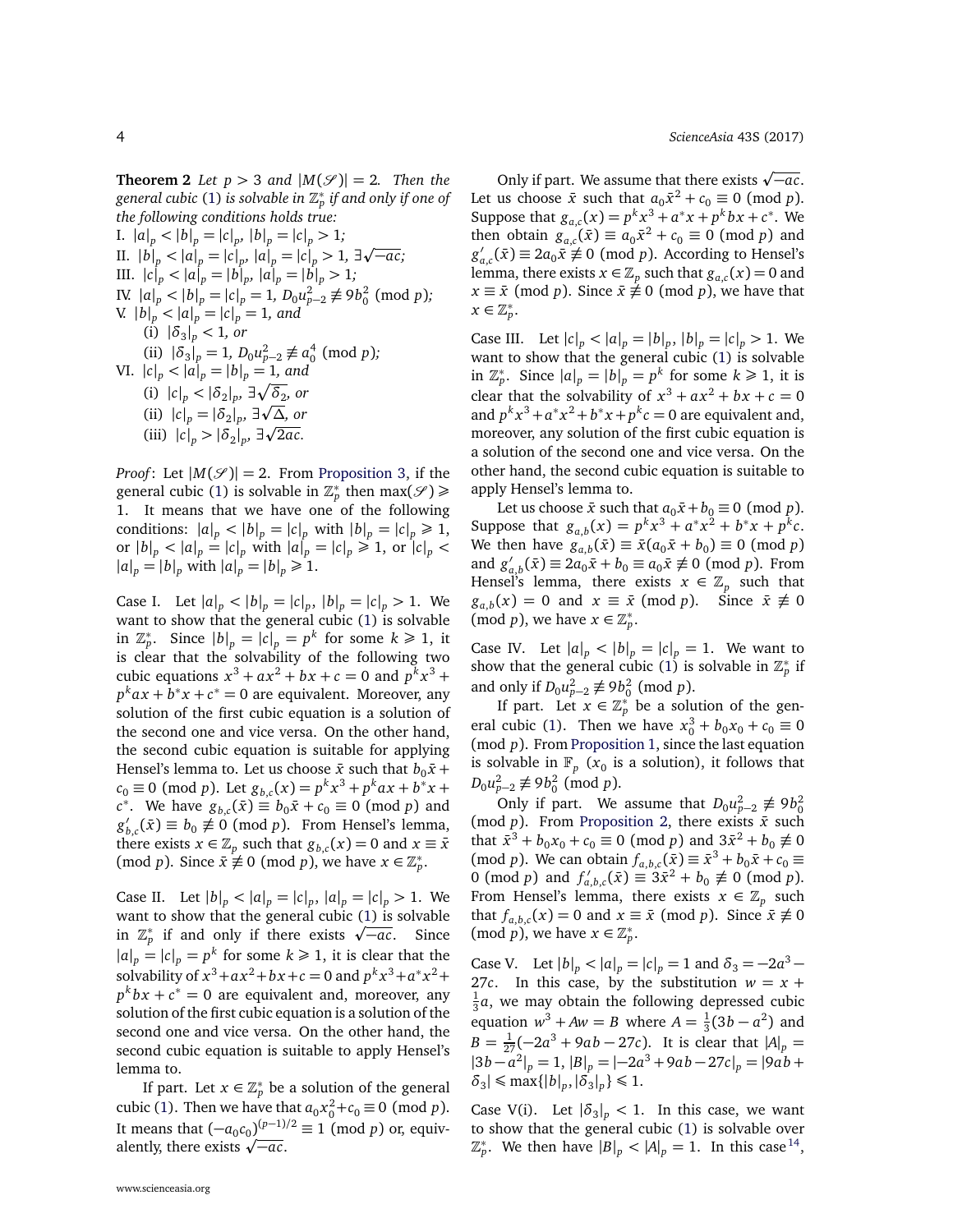the depressed cubic equation  $w^3 + Aw = B$  is always solvable and one of its solutions  $w_1$  is in  $\mathbb{Z}_p \backslash \mathbb{Z}_p^*$ . Since  $|x|_p = |w_1 - \frac{1}{3}a| = 1$ , the general cubic [\(1\)](#page-0-0) is solvable over  $\mathbb{Z}_p^*$ .

Case V(ii). Let  $|\delta_3|_p = 1$ . We want to show that the general cubic [\(1\)](#page-0-0) is solvable over  $\mathbb{Z}_p^*$  if and only if  $D_0 u_{p-2}^2 \not\equiv a_0^4 \pmod{p}$ . In this case, one can see  $|B|_p = |A|_p = 1$ . We then have  $D_0 \equiv -4A_0^3 - 27B_0^2$  $(\text{mod } p)$ ,  $3A_0 \equiv -a_0^2 \pmod{p}$ , and  $27B_0 \equiv -2a_0^3 27c_0$  (mod *p*). In this case <sup>[14](#page-7-7)</sup>, the depressed cubic equation  $w^3 + Aw = B$  is solvable if and only if  $D_0 u_{p-2}^2$  ≢ 9 $A_0^2 \equiv a_0^4 \pmod{p}$ . Moreover, all solutions of the above depressed cubic equation belong to  $\mathbb{Z}_p^*$ . We now want to show that all solutions of the general cubic [\(1\)](#page-0-0) such that  $x = w - \frac{1}{3}a$  also belong to the set  $\mathbb{Z}_p^*$ . Equivalently, we want to show that  $3w \not\equiv a \pmod{p}$ .

Suppose the contrary, i.e.,  $3w \equiv a \pmod{p}$ . One can obtain  $(3w)^3 + 3(3b - a^2)(3w) - (-2a^3 +$ 9*a***b**−27*c*) ≡  $a_0^3$ −3 $a_0^3$ +2 $a_0^3$ +27*c*<sub>0</sub> (mod *p*) ≡ 27*c*<sub>0</sub> ≢ 0 (mod *p*) which contradicts the fact that *w* is a root of the depressed cubic equation. Hence we have that  $3w \not\equiv a \pmod{p}$  or  $|x|_p = |w - \frac{1}{3}a| = 1$ . Consequently, all solutions of the general cubic [\(1\)](#page-0-0) belong to  $\mathbb{Z}_p^*$ .

Case VI. Let  $|c|_p < |a|_p = |b|_p = 1$  and  $\delta_2 = a^2 - 4b$ . The general cubic [\(1\)](#page-0-0) can be written as

<span id="page-4-0"></span>
$$
x(2x + a)^2 - x\delta_2 + 4c = 0.
$$
 (4)

Case VI(i). Assume  $|c|_p < |\delta_2|_p$ . We want to show that the cubic [\(1\)](#page-0-0) is solvable in  $\mathbb{Z}_p^*$  if and only if there exists  $\sqrt{\delta_2}$ .

If part. Let  $x \in \mathbb{Z}_p^*$  be a solution of the cubic [\(1\)](#page-0-0). We know that  $c = p^k c^*$ ,  $\delta_2 = p^l \delta_2^*$  where  $k >$  $l \geqslant 0$  and  $c^*, \delta^*_2$  $x_2^* \in \mathbb{Z}_p^*$ . We have from [\(4\)](#page-4-0) that  $|2x +$  $|a|^2_p = |x(2x+a)^2|_p = |x\delta_2 - 4c|_p = |\delta_2|_p$ . Hence we can write  $l = 2m$  where *m* is the integer such that  $|2x + a|_p = p^{-m}$ . We then obtain  $2x + a = p^m(2x + a)$ *a*)<sup>\*</sup> where  $(2x + a)^* \in \mathbb{Z}_p^*$ . We obtain from [\(4\)](#page-4-0) that  $x[(2x+a)^*]^2 - x\delta_2^* + 4p^k^2 - n^2c^* = 0$ . Since  $k - 2m =$ *k*−*l* ≥ 1 and  $x \in \mathbb{Z}_p^*$ , we have that  $[(2x+a)^*]^2 \equiv \delta_2^*$ 2 (mod *p*). Thus there exists  $\sqrt{\delta_2}$ .

Only if part. Assume that there exists  $\sqrt{\delta_2}$ . We choose  $\bar{x}$  and  $\nabla$  such that  $2\bar{x}+a \equiv p^m \nabla \pmod{p^{m+1}}$ and  $\nabla^2 \equiv \delta^*$ <sub>2</sub>  $^{*}_{2}$  (mod *p*). Then  $(2\bar{x} + a)^{2} - \delta_{2} \equiv 0$  $(\text{mod } p^{2m+1})$ . Suppose that  $f_{a,b,c}(x) = x^3 + ax^2 +$ *bx* + *c*. We then obtain  $4f_{a,b,c}(\bar{x}) = \bar{x}((2\bar{x} + a)^2 - a)$  $\delta_2$ ) + 4*c*  $\equiv$  0 (mod  $p^{2m+1}$ ) and  $4f'_{a,b,c}(\bar{x}) = (2\bar{x} +$  $a^2 - \delta_2 + 4\bar{x}(2\bar{x} + a) \equiv 0 \pmod{p^m}$  with  $4f'_{a,b,c}(\bar{x}) \equiv$  $4\bar{x}(2\bar{x} + a) \not\equiv 0 \pmod{p^{m+1}}$ . From Hensel's lemma, there exists  $x \in \mathbb{Z}_p$  such that  $f_{a,b,c}(x) = 0$  and  $x \equiv \bar{x}$ (mod  $p^{m+1}$ ). Since  $\bar{x} \not\equiv 0 \pmod{p}$ , we have that  $x \in \mathbb{Z}_p^*$ .

Case VI(ii). Let  $|c|_p = |\delta_2|_p$ . We want to show that the general cubic [\(1\)](#page-0-0) is solvable in  $\mathbb{Z}_p^*$  if and only if there exists <sup>p</sup> *∆*.

Let us again consider the depressed cubic equation  $w^3 + Aw = B$  where  $w = x + \frac{1}{3}a$ ,  $A = \frac{1}{3}(3b - a^2)$ , and  $B = \frac{1}{27}(-2a^3 + 9ab - 27c)$ . Then  $|A|_p = |-\delta_2$  $b|_p = 1$ ,  $|B|_p = |ab - 2a\delta_2 - 27c|_p = 1$ .

We also obtain  $3A_0 \equiv -b_0$  (mod *p*),  $27B_0 \equiv$  $a_0 b_0 \pmod{p}$  and  $27D_0 \equiv 27(-4A_0^3 - 27B_0^2) \equiv$  $-4(3A_0)^3 - (27B_0)^2 \equiv b_0^2(4b_0 - a_0^2) \equiv 0 \pmod{p}.$ Then the depressed cubic equation  $w^3 + Aw = B$  is always solvable and all solutions belong to  $\mathbb{Z}_p^{*}$  <sup>[14](#page-7-7)</sup>. Moreover, we have that  $14$ 

 $(C_1)$  If  $\Delta = 0$  then  $w_1 = -3B/A$ ,  $w_2 = w_3 = 3B/2A$ are solutions of the cubic equation  $w^3 + Aw = B$ . (C<sub>2</sub>) Let 0 <  $|\Delta|_p$  < 1.

- (a) If there exists  $\sqrt{\Delta}$ , then the cubic equation  $w^3 + Aw = B$  has three solutions  $w_1, w_2, w_3$ such that  $w_1 \equiv -(3B/A) \pmod{p}$  and  $w_2 \equiv$  $w_3 \equiv (3B/2A) \pmod{p}$ .
- $w_3 \equiv (3B/2A) \pmod{p}$ .<br>(b) If there does not exist  $\sqrt{\Delta}$  then the cubic equation  $w^3 + Aw = B$  has a unique solutions  $w_1$  such that  $w_1 \equiv -(3B/A) \pmod{p}$ .

Let us analyse each case. Suppose that there Let us analyse each case. Suppose that there exists  $\sqrt{\Delta}$ . We want to show that  $|w_1 - \frac{1}{3}a|_p < 1$  and  $|w_2 - \frac{1}{3}a|_p = |w_3 - \frac{1}{3}a|_p = 1$ . Since  $9Aw_1 \equiv -27B$  $(\text{mod } p)$  and  $9A \equiv -3b_0 \pmod{p}$ ,  $-27B \equiv -a_0b_0$ (mod *p*), we obtain  $3w_1 \equiv a_0 \pmod{p}$ , i.e.,  $|w_1 - w_2|$  $\frac{1}{3}a|_p < 1.$ 

Suppose the contrary, i.e.,  $3w_2 \equiv 3w_3 \equiv a$ (mod *p*). Since  $18Aw_2 \equiv 18Aw_3 \equiv 27B \pmod{p}$ and  $9A \equiv -3b_0 \pmod{p}$ ,  $27B \equiv a_0b_0 \pmod{p}$ , we obtain  $-6w_2 \equiv -6w_3 \equiv a_0 \pmod{p}$ . It shows that 9 $w_2$  ≡ 9 $w_3$  ≡ 0 (mod *p*) which contradicts  $w_2$ ,  $w_3$  ∈  $\mathbb{Z}_p^*$ . Thus  $3w_2 \equiv 3w_3 \not\equiv a \pmod{p}$  and  $|w_2 - \frac{1}{3}a|_p =$  $|w_3 - \frac{1}{3}a|_p = 1.$ 

Suppose that there does not exist <sup>p</sup> *∆*. By the same argument, we have  $|w_1 - \frac{1}{3}a| < 1$ . Hence same argument, we nave  $|w_1 - \frac{1}{3}a| < 1$ . Hence<br>if there exists  $\sqrt{\Delta}$  then the general cubic [\(1\)](#page-0-0) has solutions  $x_1, x_2, x_3$  in which  $|x_1|_p = |w_1 - \frac{1}{3}a|_p < 1$ ,  $|x_2|_p = |w_2 - \frac{1}{3}a|_p = 1$ , and  $|x_3|_p = |w_3 - \frac{1}{3}a|_p = 1$ . This means that the general cubic [\(1\)](#page-0-0) is solvable This means that the general cubic (1) is solvable<br>in  $\mathbb{Z}_p^*$ . If there does not exist  $\sqrt{\Delta}$  then the general cubic [\(1\)](#page-0-0) has a unique solution  $x_1$  in which  $|x_1|_p =$  $|w_1 - \frac{1}{3}a|_p < 1$ . This means that the general cubic [\(1\)](#page-0-0) is not solvable in  $\mathbb{Z}_p^*$ . Consequently, the general cubic [\(1\)](#page-0-0) is solvable in  $\mathbb{Z}_p^*$  if and only if there exists *∆*.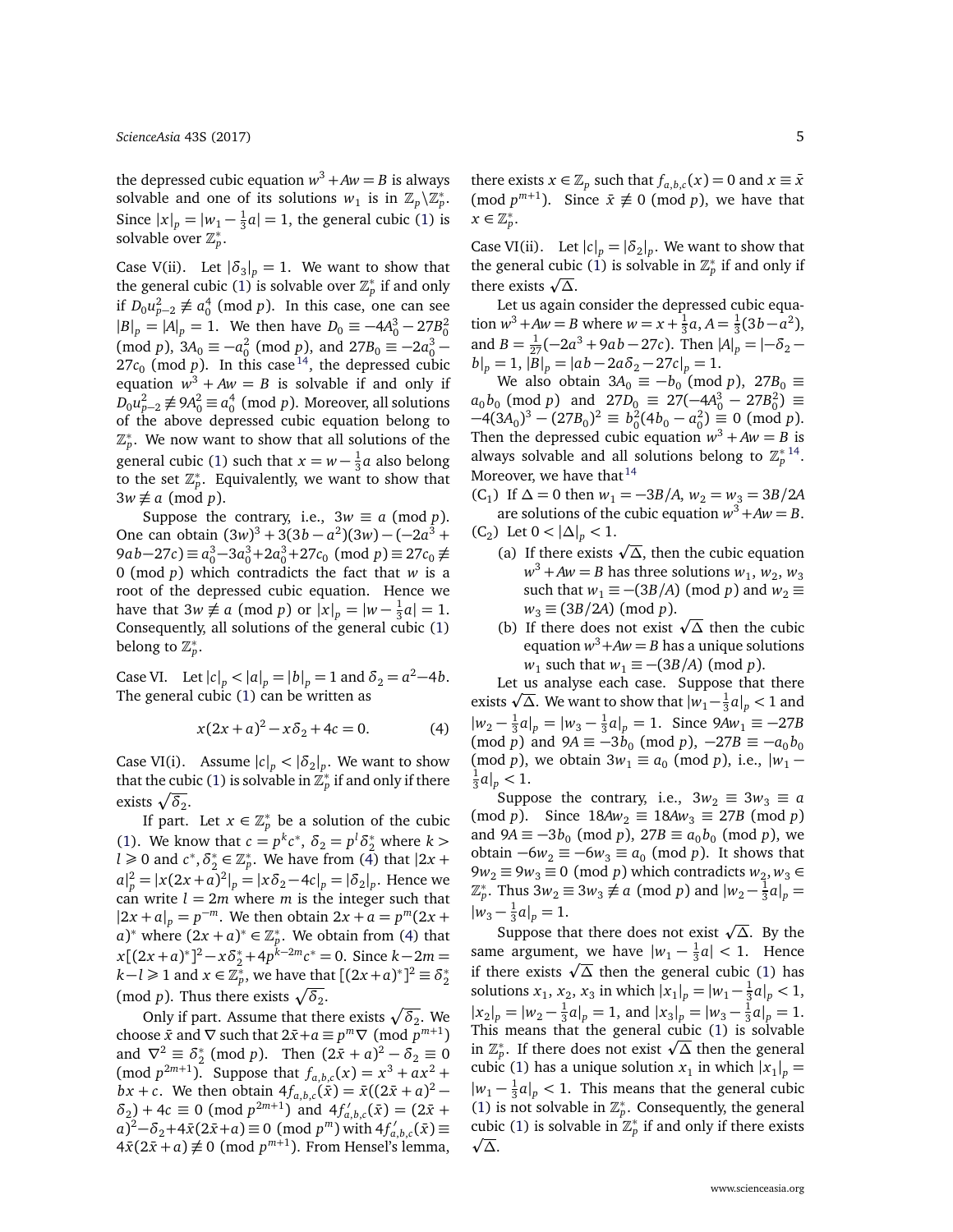Case VI(iii). We assume  $|c|_p > |\delta_2|_p$ . We want to show that the general cubic [\(1\)](#page-0-0) is solvable in  $\mathbb{Z}_p^*$  if snow that the general cubic (<br>and only if there exists  $\sqrt{2ac}$ .

If part. Let  $x \in \mathbb{Z}_p^*$  be a solution of the cubic [\(1\)](#page-0-0). We know that  $c = p^k c^*$ ,  $\delta_2 = p^l \delta_2^*$  where  $l >$  $k \geqslant 1$  and  $c^*$ ,  $\delta^*$  $\mathbf{z}_2^* \in \mathbb{Z}_p^*$ . We then deduce from [\(4\)](#page-4-0) that  $|2x + a|^2_p = |x(2x + a)^2|_p = |x\delta_2 - 4c|_p = |c|_p$ . Hence  $k = 2m$  and  $2x + a = p^m \nabla$  where  $gcd(\nabla, p) =$ 1. We obtain from [\(4\)](#page-4-0) that  $2x\nabla^2-2xp^{l-2m}\delta_2^*+8c^* =$ 0. Since  $l - 2m = l - k \ge 1$ , we obtain  $a\overline{\sqrt{2}}^2 \equiv 8c^*$  $(\text{mod } p)$  or  $(a\nabla)^2 \equiv 8ac^* \pmod{p}$ . It means that  $\frac{1}{2}$  (mod *p*) or  $\frac{aV}{2ac}$ . e exists √2*ac*.<br>Only if part. Suppose that there exists √2*ac*.

We choose  $\bar{x}$  such that  $2\bar{x}+a=p^m\nabla$  and  $(\nabla, p)=1$  $a\nabla^2 \equiv 8c^* \pmod{p}$ . Then  $2\bar{x}(2\bar{x}+a)^2 + 8c \equiv 0$  $\pmod{p^{2m+1}}$ . We have that  $8f_{a,b,c}(\bar{x}) = 2\bar{x}(2\bar{x} + \bar{x})$  $a^2 - 2\bar{x}\delta_2 + 8c \equiv 0 \pmod{p^{2m+1}}$  and  $8f'_{a,b,c}(\bar{x}) =$  $2[(2\bar{x}+a)^2-\delta_2]+8\bar{x}(2\bar{x}+a)\equiv 8\bar{x}(2\bar{x}+a)\equiv$ 0 (mod  $p^m$ ) but  $8f'_{a,b,c}(\bar{x}) \not\equiv 0 \pmod{p^{m+1}}$ . From Hensel's lemma, there exists  $x \in \mathbb{Z}_p$  such that  $f_{a,b,c}(x) = 0$  and  $x \equiv \bar{x} \pmod{p^{m+1}}$ . Since  $\bar{x} \not\equiv 0$  $(\text{mod } p)$ , we have that  $x \in \mathbb{Z}_p^*$ .  $\Box$ 

**Theorem 3** *Let*  $p > 3$  *and*  $|M(\mathcal{S})| = 3$ *. Then the general cubic* [\(1\)](#page-0-0) *is solvable in* Z ∗ *p if and only if one of the following conditions holds:*

I.  $|a|_p = |b|_p = |c|_p > 1$  *and* (i)  $|\delta_1|_p > |a|_p = |b|_p = |c|_p, \exists \sqrt{\delta_1}$ , or

(ii) 
$$
|\delta_1|_p = |a|_p = |b|_p = |c|_p, \exists \sqrt{\Delta}, or
$$

(iii) 
$$
|\delta_1|_p < |a|_p = |b|_p = |c|_p, \exists \sqrt{2b};
$$

II.  $|a|_p = |b|_p^2 = |c|_p^2 = 1$ ,  $(A, B) \in \Phi$ .

*Proof*: Let  $|M(S)| = 3$ . We know that, from [Propo](#page-2-0)[sition 3,](#page-2-0) if the general cubic [\(1\)](#page-0-0) is solvable in  $\mathbb{Z}_p^*$  then  $\max(\mathcal{S}) \ge 1$ . It means that  $|a|_p = |b|_p = |c|_p \ge 1$ .

Case I. Let  $|a|_p = |b|_p = |c|_p > 1$  with  $|a|_p = |b|_p = 1$  $|c|_p = p^k$  or  $a = p^{-k}a^*$ ,  $b = p^{-k}b^*$ ,  $c = p^{-k}c^*$  where  $k \ge 1$ . Let  $\delta_1 = b^2 - 4ac = p^{-2k}\psi$  where  $\psi =$  $(b^*)^2 - 4a^*c^*$ . We can rewrite the general cubic [\(1\)](#page-0-0) as  $p^k x^3 + a^* x^2 + b^* x + c^* = 0$ . We obtain from the last equation that

$$
4a^*p^kx^3 + (2a^*x + b^*)^2 - \psi = 0, \quad (5)
$$

$$
p^{k}(2a^{*}x)^{3} + 2(a^{*})^{2}[(2a^{*}x + b^{*})^{2} - \psi] = 0.
$$
 (6)

Case I(i). Assume that  $|\delta_1|_p > |a|_p = |b|_p = |c|_p$ . It means that  $|\psi|_p > 1/|a|_p = 1/|b|_p = 1/|c|_p$ . We want to show that the cubic [\(1\)](#page-0-0) is solvable in  $\mathbb{Z}_p^*$  if and only if there exists  $\sqrt{\delta_1}$ .

If part. Let  $x \in \mathbb{Z}_p^*$  be a solution of the cubic [\(1\)](#page-0-0). Let  $\psi = p^l \psi^*$  where  $k > l \ge 0$ . We deduce from [\(5\)](#page-5-0) that  $|2a^*x + b^*|_p^2 = |\psi - 4a^*p^kx^3|_p = |\psi|_p$ . Hence  $l = 2m$  and  $2a^*x + b^* = p^m \nabla$  where  $(\nabla, p) =$ 1. We then deduce from [\(6\)](#page-5-1) that  $p^{k-2m}(2a^*x)^3$  +  $2(a^*)^2[\nabla^2 - \psi^*] = 0$ . Since  $k - 2m = k - l \ge 1$  and  $2(a^*)^2 \in \mathbb{Z}_p^*$ , we obtain  $\nabla^2 \equiv \psi^* \pmod{p}$ . It means that there exists  $\sqrt{\psi}$  or equivalently  $\sqrt{\delta_1}$ .

 $\sqrt{\delta_1}$  (or  $\sqrt{\delta_2}$ Only if part. Assume that there exists *ψ*). We choose *x*¯ such that  $2a^*\bar{x} + b^* \equiv p^m \nabla \pmod{p^{m+1}}, \ \nabla^2 \equiv \psi^* \pmod{p}$ and  $(2a^*\bar{x} + b^*)^2 - \psi \equiv 0 \pmod{p^{2m+1}}$ . Suppose that  $\bar{f}_{a,b,c}(x) = p^k x^3 + a^* x^2 + b^* x + c^*$ . We then have that  $(2a^*)^3 \bar{f}_{a,b,c}(\bar{x}) = p^k (2a^* \bar{x})^3 + p^* \bar{x}$  $2(a^*)^2[(2a^*\bar{x} + b^*)^2 - \psi] \equiv 0 \pmod{p^{2m+1}}$  and  $(2a^*)^3 \bar{f}'_{a,b,c}(\bar{x}) \equiv (2a^*)^3 (2a^* \bar{x} + b^*) \equiv 0 \pmod{p^m}$ but  $(2a^*)^3 \bar{f}'_{a,b,c}(\bar{x}) \not\equiv 0 \pmod{p^{m+1}}$ . From Hensel's lemma, there exists  $x \in \mathbb{Z}_p$  such that  $\bar{f}_{a,b,c}(x) = 0$ and  $x \equiv \bar{x} \pmod{p^{m+1}}$ . Since  $\bar{x} \not\equiv 0 \pmod{p}$ , we have  $x \in \mathbb{Z}_p^*$ .

Case I(ii). Assume that  $|\delta_1|_p = |a|_p = |b|_p = |c|_p$ . It means that  $|\psi|_p = 1/|a|_p = 1/|b|_p = 1/|c|_p$ . We want to show that the general cubic [\(1\)](#page-0-0) is solvable want to show that the general cubic (1) is solvable<br>in  $\mathbb{Z}_p^*$  if and only if there exists  $\sqrt{\Delta}$ . We can rewrite the general cubic [\(1\)](#page-0-0) as  $z^3 + \overline{A}z - \overline{B} = 0$ where  $z = p^k x + \frac{1}{3}a^*, \ \bar{A} = \frac{1}{3}(3p^k b^* - (a^*)^2)$ , and  $\bar{B} = \frac{1}{27}(-2(a^*)^3 + 9p^ka^*b^* - 27p^{2k}c^*)$ . It is clear that  $|\bar{A}|_p = |3p^kb^* - (a^*)^2|_p = 1$  and  $|\bar{B}|_p = |-2(a^*)^3 +$  $9p^k a^* b^* - 27p^{2k} c^* \big|_p = 1.$ 

Let  $\bar{A} = \bar{A}_0 + \bar{A}_1 p + \cdots$ ,  $\bar{B} = \bar{B}_0 + \bar{B}_1 p + \cdots$  and  $\bar{D} = -4\bar{A}^3 - 27\bar{B}^2$  where  $\bar{A}_0$ ,  $\bar{B}_0 \in \{1, 2, ..., p-1\}, \bar{A}_i$ ,  $\bar{B}_i \in \{0, 1, \ldots, p-1\}, i \geq 1.$ 

We have  $3\bar{A}_0 \equiv -a_0^2 \pmod{p}$ ,  $27\bar{B}_0 \equiv -2a_0^3$  $(\text{mod } p)$ , and  $27\overline{D}_0 \equiv -4(3A_0)^3 - (27B_0)^2 \equiv 0$ (mod *p*). Then the depressed cubic equation  $z^3$  +  $\overline{Az} - \overline{B} = 0$  is always solvable and all its solutions belong to  $\mathbb{Z}_p^{*\,14}$  $\mathbb{Z}_p^{*\,14}$  $\mathbb{Z}_p^{*\,14}$ . Moreover, we have that  $^{14}$ 

 $(C_1)$  If  $\bar{D} = 0$  then  $z_1 = -3B/A$ ,  $z_2 = z_3 = 3B/2A$  are solutions of the cubic equation  $z^3 + \bar{A}z - \bar{B} = 0$ .  $(C_2)$  Let  $0 < |\bar{D}|_p < 1$ .

- (a) If there exists  $\sqrt{\overline{D}}$  then the cubic equation  $z^3 + \bar{A}z - \bar{B} = 0$  has three solutions  $z_1, z_2, z_3$ such that  $z_1 \equiv -(3\bar{B}/\bar{A}) \pmod{p}$  and  $z_2 \equiv$  $z_3 \equiv (3\overline{B}/2\overline{A}) \pmod{p}$ .
- <span id="page-5-1"></span><span id="page-5-0"></span>(b) If there does not exist  $\sqrt{\overline{D}}$  then the cubic equation  $z^3 + \bar{A}z - \bar{B} = 0$  has a unique solutions *z*<sub>1</sub> such that  $z_1 \equiv -(3\bar{B}/\bar{A}) \pmod{p}$ .

Since  $\bar{D} = p^{2k}\psi[(a^*)^2 - 4p^k\dot{b}^*] + 2p^{3k}a^*b^*c^* 27p^{4k}(c^*)^2$  and  $|\psi|_p = p^{-k}$ , we then have that  $|\bar{D}|_p \le$ *p*<sup>-3*k*</sup>. If  $|\bar{D}|_p = p^{-L^2}$  then *L* ≥ 3*k*.

Suppose that there exists  $\sqrt{\overline{D}}$ . Then  $z_1 \equiv$  $-(3\bar{B}/\bar{A}) \pmod{p}$ ,  $2\bar{A}z_2 - 3\bar{B} \equiv p^l t_1^2 \pmod{p^{l+1}}$  and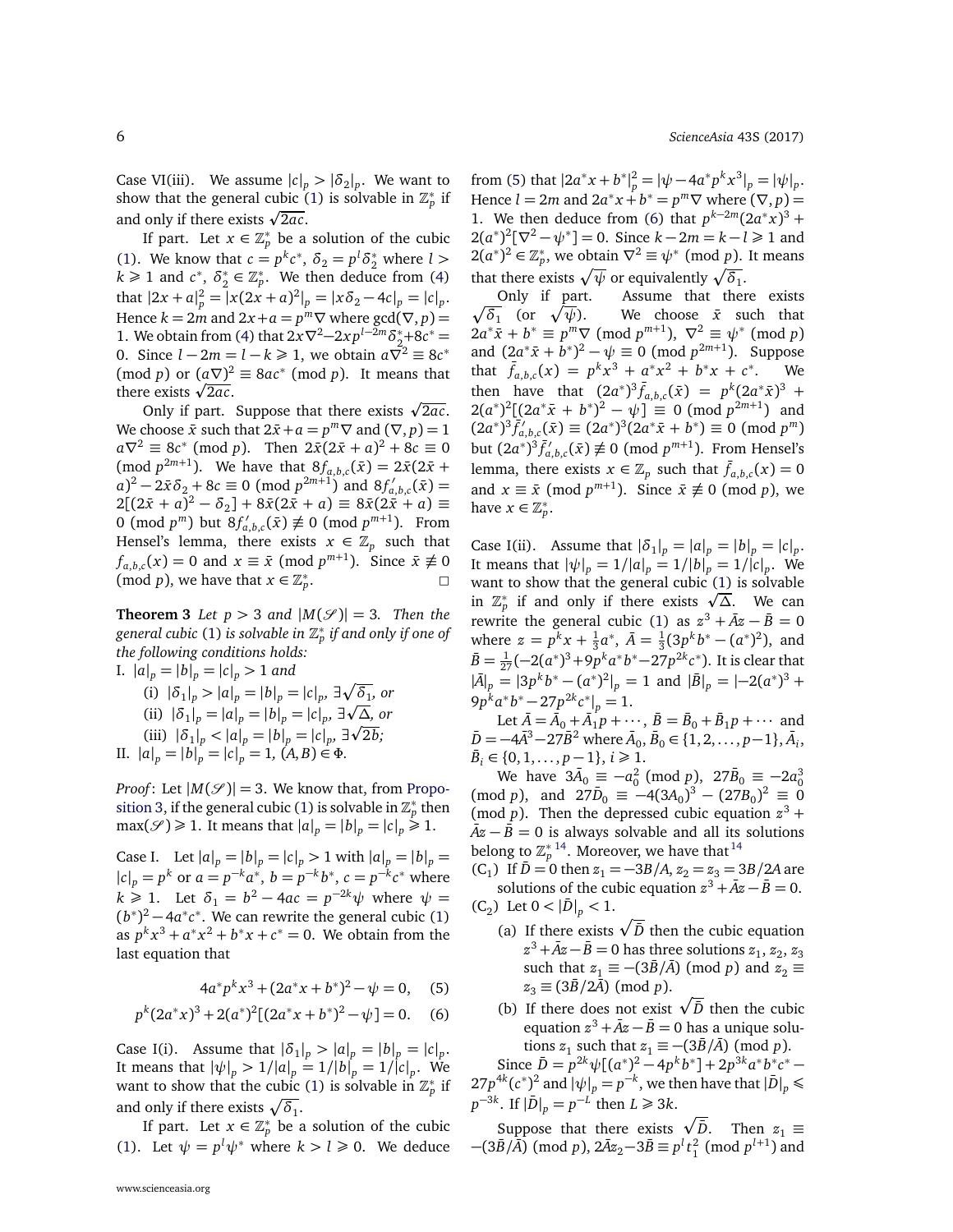*ScienceAsia* [43S \(2017\)](http://www.scienceasia.org/2017.html) 7

 $2\bar{A}z_3 - 3\bar{B} \equiv p^lt_2^2 \pmod{p^{l+1}}$  where  $l = \frac{1}{2}L$ . We want to show that  $|z_1 - \frac{1}{3}a^*|_p = 1$  and  $|z_2 - \frac{1}{3}a^*|_p = |z_3 - \frac{1}{3}a^*|_p$  $\frac{1}{3}a^*|_p = 1/p^k$ . Indeed, we obtain 3z<sub>1</sub>−*a*<sup>\*</sup> ≡ (3(*a*<sup>\*</sup>)<sup>3</sup>−  $12p^{\hat{k}}a^*b^* + 27p^{2k}c^*)/3\bar{A} \equiv 3(a^*)^3 \not\equiv 0 \pmod{p}$ . On the other hand, since *L* is even and  $L \ge 3k \ge 2k+1$ , we obtain  $2l = L \ge 2k + 2$  or  $l \ge k + 1$ . We then have that  $6\bar{A}z_2 - 2\bar{A}a^* \equiv 3(2\bar{A}z_2 - 3\bar{B}) - (2\bar{A}a^* (9\bar{B}) \equiv -(2\bar{A}a^* - 9\bar{B}) \equiv -9p^{2k}c^* + p^ka^*b^* \equiv p^k a^*b^* \not\equiv$ 0 (mod  $p^{k+1}$ ). It means that  $|z_2 - \frac{1}{3}a^*|_p = 1/p^k$ . Similarly, we can obtain  $|z_3 - \frac{1}{3}a^*|_p = 1/p^k$ . Hence we have  $|x_1|_p = |(z_1 - \frac{1}{3}a^*)/p^k|_p = p^k > 1$  and  $|x_2|_p = |x_3|_p = |(z_2 - \frac{1}{3}a^*)/p^k|_p = 1.$ 

If there does not exist  $\sqrt{\bar{D}}$  then  $z_1 \equiv -(3\bar{B}/\bar{A})$ (mod *p*) and  $|z_1 - \frac{1}{3}a|_p = 1$  or equivalently  $|x_1|_p =$  $p^k$ . Hence the general cubic [\(1\)](#page-0-0) is solvable in  $\mathbb{Z}_p^*$  if and only if there exists  $\sqrt{\bar{D}}$ . Since  $\bar{D} = p^{6k} \Delta$ , there and only if there exists  $\sqrt{D}$ . Since  $D - p \Delta$ , there exists  $\sqrt{D}$  if and only if so does  $\sqrt{\Delta}$ . Consequently, the general cubic [\(1\)](#page-0-0) is solvable in  $\mathbb{Z}_p^*$  if and only if there exists  $\sqrt{\Delta}$ .

Case I(iii). Assume that  $|\delta_1|_p < |a|_p = |b|_p = |c|_p$ . It means that  $|\psi|_p < 1/|a|_p = 1/|b|_p = 1/|c|_p$ . We want to show that the general cubic [\(1\)](#page-0-0) is solvable want to show that the general cubic<br>in  $\mathbb{Z}_p^*$  if and only if there exists  $\sqrt{2b}$ .

If part. Let  $x \in \mathbb{Z}_p^*$  be a solution of the cubic [\(1\)](#page-0-0). Let  $\psi = p^l \psi^*$  where  $l > k \ge 1$ . We obtain from [\(5\)](#page-5-0) that  $|2a^*x + b^*|_p^2 = |\psi - 4a^*p^kx^3|_p = p^{-k}$ . Hence *k* = 2*m* and 2*a*<sup>\*</sup>*x* + *b*<sup>\*</sup> = *p*<sup>*m*</sup>∇ where  $(∇, p) = 1$ . We then obtain from [\(6\)](#page-5-1) that  $(p^m \nabla - b^*)^3 + 2(a^* \nabla)^2$  – 2 $(a^*)^2 p^{l-2m} \psi^* = 0$ . Since  $l - 2m = l - k \ge 1$ , we obtain  $2(a^*\nabla)^2 \equiv (b^*)^3 \pmod{p}$ . It means that obtain  $2(a^*\nabla)^2$ :<br>there exists  $\sqrt{2b}$ .

e exists √2*b*.<br>Only if part. Suppose there exists √2*b*. We choose  $\bar{x}$  such that  $2a^*\bar{x} + b^* = p^m \nabla$  where  $(\nabla, p) = 1$ ,  $2(a^*\nabla)^2 \equiv (b^*)^3 \pmod{p}$ . Then  $p^k(2a^*\bar{x})^3 + 2(a^*)^2(2a^*\bar{x} + b^*)^2 \equiv 0 \pmod{p^{2m+1}}.$ Suppose that  $\bar{f}_{a,b,c}(x) = p^k x^3 + a^* x^2 + b^* x + c$  $c^*$ . We then have  $(2a^*)^3 \bar{f}_{a,b,c}(\bar{x}) = p^k (2a^* \bar{x})^3 + p^* \bar{x}$  $2(a^*)^2(2a^*\bar{x}+b^*)^2-2(a^*)^2\psi \equiv 0 \pmod{p^{2m+1}}$  and  $(2a^*)^3 \bar{f}'_{a,b,c}(\bar{x}) \equiv (2a^*)^3 (2a^* \bar{x} + b^*) \equiv 0 \pmod{p^m}$ but  $(2a^*)^3 \bar{f}'_{a,b,c}(\bar{x}) \not\equiv 0 \pmod{p^{m+1}}$ . From Hensel's lemma, there exists  $x \in \mathbb{Z}_p$  such that  $\bar{f}_{a,b,c}(x) = 0$ and  $x \equiv \bar{x} \pmod{p^{m+1}}$ . Since  $\bar{x} \not\equiv 0 \pmod{p}$ , we have that  $x \in \mathbb{Z}_p^*$ .

Case II. Let  $|a|_p = |b|_p = |c|_p = 1$ . We want to show that the general cubic [\(1\)](#page-0-0) is solvable in  $\mathbb{Z}_p^*$ if and only if  $(A, B) \in \Phi$ . Consider the depressed cubic equation  $w^3 + Aw = B$ . It is clear that  $|A|_p =$  $|3b - a^2|_p \le 1$  and  $|B|_p = |-2a^3 + 9ab - 27c|_p \le 1$ . Then the last depressed cubic equation is solvable in  $\mathbb{Q}_p$  if and only if  $(A, B) \in \Phi$ .

From Ref. [14,](#page-7-7) if  $|A|_p^3 < |B|_p^2 < 1$  or  $|A|_p^3 = |B|_p^2 < 1$ or  $|B|^2_p < |A|^3_p < 1$  with  $(A, B) \in \Phi$  then all solutions of the depressed cubic equation  $w^3 + Aw = B$  are in  $\mathbb{Z}_p \backslash \mathbb{Z}_p^*$ . In this case, since  $x = w - \frac{1}{3}a$ , it implies that all solutions of the general cubic [\(1\)](#page-0-0) belong to  $\mathbb{Z}_p^*$ .

Let  $|A|_p < |B|_p = 1$ ,  $(A, B) \in \Phi$ . We want to show that for any solution *x* one has that  $|x|_p =$  $|w - \frac{1}{3}a|_p = 1$  or  $3w \not\equiv a \pmod{p}$ . Suppose the contrary, i.e.,  $3w \equiv a \pmod{p}$ . One can obtain  $(3w)^3 + 3(3b - a^2)(3w) - (-2a^3 + 9ab - 27c) \equiv a^3 +$  $2a^3 - 9ab + 27c \equiv 3a(a^2 - 3b) + 27c \equiv 27c \not\equiv 0$ (mod *p*) which contradicts the fact that *w* is a root of the depressed cubic equation. Hence all solutions of the general cubic [\(1\)](#page-0-0) belong to  $\mathbb{Z}_p^*$ .

Let  $|B|_p < |A|_p = 1$ ,  $(A, B) \in \Phi$ . We want to show that for any solution *x* one has that  $|x|_p = |w \frac{1}{3}a|_p = 1$  or  $3w \not\equiv a \pmod{p}$ . Suppose the contrary, i.e.,  $3w \equiv a \pmod{p}$ . Similarly, one can check that  $(3w)^3 + 3(3b - a^2)(3w) - (-2a^3 + 9ab - 27c) \equiv -2a^3 +$  $9ab \equiv -2a^3 + 9ab - 27c + 27c \equiv 27c \not\equiv 0 \pmod{p}$ which contradicts the fact that *w* is a root of the depressed cubic equation. It means that all solutions of the general cubic [\(1\)](#page-0-0) belong to  $\mathbb{Z}_p^*$ .

Let  $|A|_p = |B|_p = 1$ ,  $(A, B) \in Φ$ . In this case, a similar calculation also shows that  $|x|_p = |w - \frac{1}{3}a|_p =$ 1. It means that all solutions of the general cubic [\(1\)](#page-0-0) belong to  $\mathbb{Z}_p^*$ . Hence the general cubic [\(1\)](#page-0-0) is solvable over  $\mathbb{Z}_p^*$  if and only if  $(A, B) \in \Phi$ .

#### **CONCLUSIONS**

In this paper, we have studied the solvability of the general cubic equation over the domain  $\mathbb{Z}_p^*$ . In general, the solvability criterion of the general cubic equation over  $\mathbb{Z}_p^*$  is completely different from the solvability criterion of the depressed cubic equation over  $\mathbb{Z}_p^*$ . Some examples are also presented for that purpose. The study will be continued for other domains elsewhere in the future.

*Acknowledgements*: This work has been supported by the MOHE grant ERGS13-025-0058.

#### **REFERENCES**

- <span id="page-6-0"></span>1. Borevich ZI, Shafarevich IR (1966) *Number Theory*, Academic Press.
- 2. Gouvea FQ (1997) *[p-adic Numbers: An Introduction](http://dx.doi.org/10.1007/978-3-642-59058-0)*, [Springer-Verlag.](http://dx.doi.org/10.1007/978-3-642-59058-0)
- <span id="page-6-1"></span>3. Koblitz N (1984) *p-adic Numbers, p-adic Analysis, and Zeta Functions*, Springer.
- <span id="page-6-2"></span>4. Khrennikov AYu (1991) *p*[-adic quantum mechanics](http://dx.doi.org/10.1063/1.529353) with *p*[-adic valued functions.](http://dx.doi.org/10.1063/1.529353) *J Math Phys* **32**, 932–6.